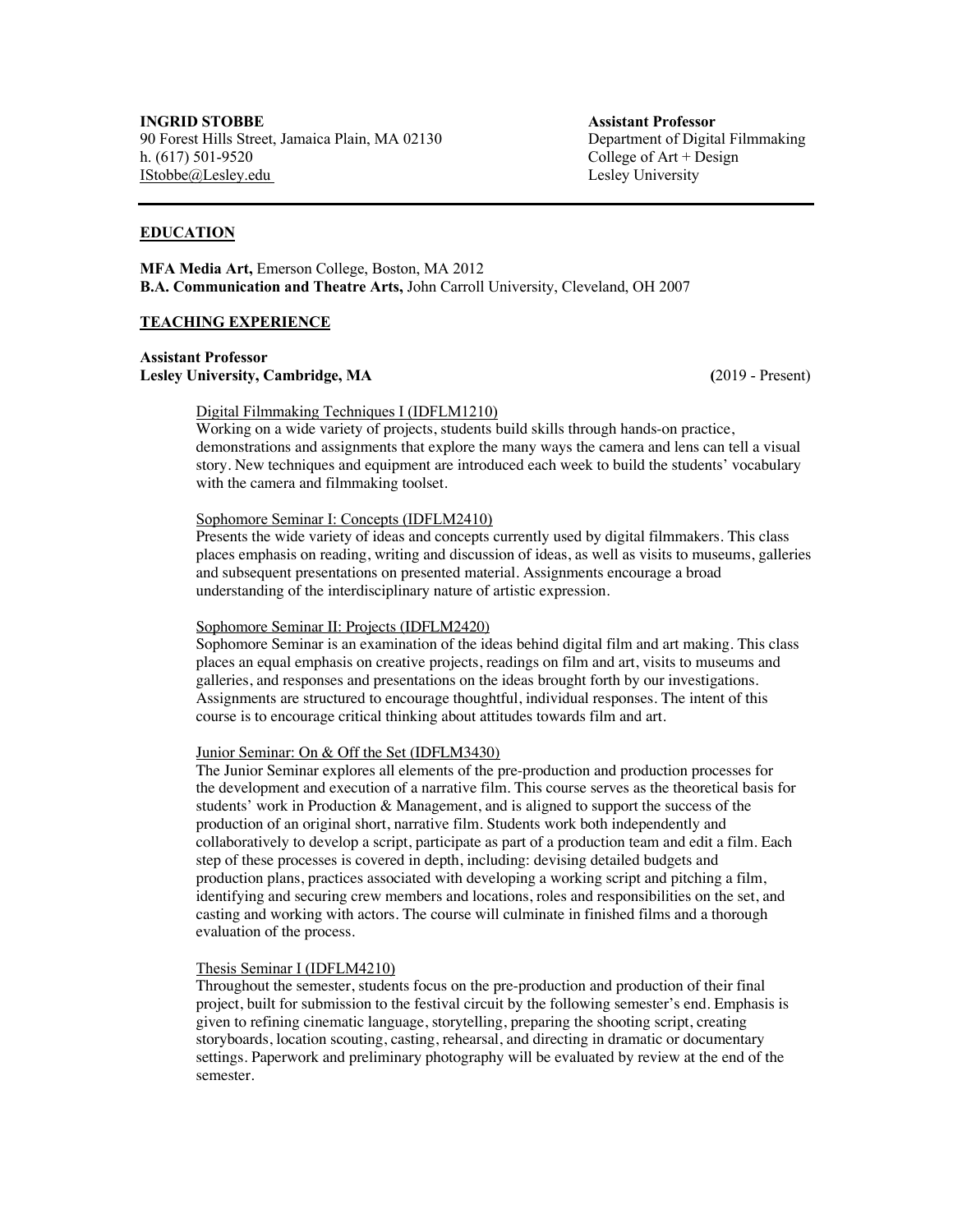#### Thesis Seminar II (IDFLM4220)

This final semester is dedicated to editing and refining the student film. The same group will reassemble and new duties are assigned for each member of the team. Students additionally create a strategic plan of execution for film festivals. Various market places (festivals, exhibitions…etc) are introduced, and students create posters, websites, and strong marketing materials geared towards festival submission and the exhibition circuit.

## Experimental Media Production (IDFLM 3888)

This course explores the overlap and intersection of genre, and how structural differences in filmmaking can combine and be isolated to create striking, exploratory works. Projects are designed to encourage exploration and individual thought in the filmmaking process.

#### Film As Installation (IDFLM 3888-02)

Students will learn the artistic relationship between space and the physicality of mediums, as they explore modes of expression in different areas of exhibition. They will create their own projects and learn to critique moving images that have been expressed on and in forms outside of the theatrical screen. Additionally, students will be an engaged participant in the spring Lunder Arts Center Exhibition "Film As Monument."

### Filmmaking Essentials (IHSCH 1717-80)

A hands-on intensive course offers high school students the opportunity to create individual and collaborative video projects. They'll gain an understanding of experimental video forms as well as narrative work.

#### SERVICE-

Department Service

2020-2021

Acting Chair of the Department of Digital Filmmaking, sp. 2021.

In Coordination with the Office of Community Engagement, utilized the Ralph Bradley Prize to realize "Film As Monument" exhibit in and around the Lunder Arts Center in April of 2021. Sponsored by WIFVNE and BLAA, the exhibit featured coordination with The Cambridge Rindge and Latin School, Somerville High School, Community Charter School of Cambridge, and The West End House Boys and Girls Club, 2021.

In coordination with Katherine Shozawa, Director of the Office of Community Engagement, completion of the 2021 MOU Agreement with LA+D Digital Filmmaking and the Loop Lab, 2021.

- Lesley University National Portfolio Day Representative for the Department of Digital Filmmaking, 2021.
- Created the Digital Filmmaking elective "Film As Installation" for sp. 2021.

Digital Filmmaking end of year Juries Attendee and coordinator, 2021.

- Extensive student mentorship and professional guidance for Lesley University Digital Filmmaking students and alumni, 2020-2021.
- Accepted Students Outreach and Acclimation for Fall 2021.
- Digital Filmmaking Junior end of year "Shark Tank" Juror, mid-semester "Shark Tank" Attendee, 2020.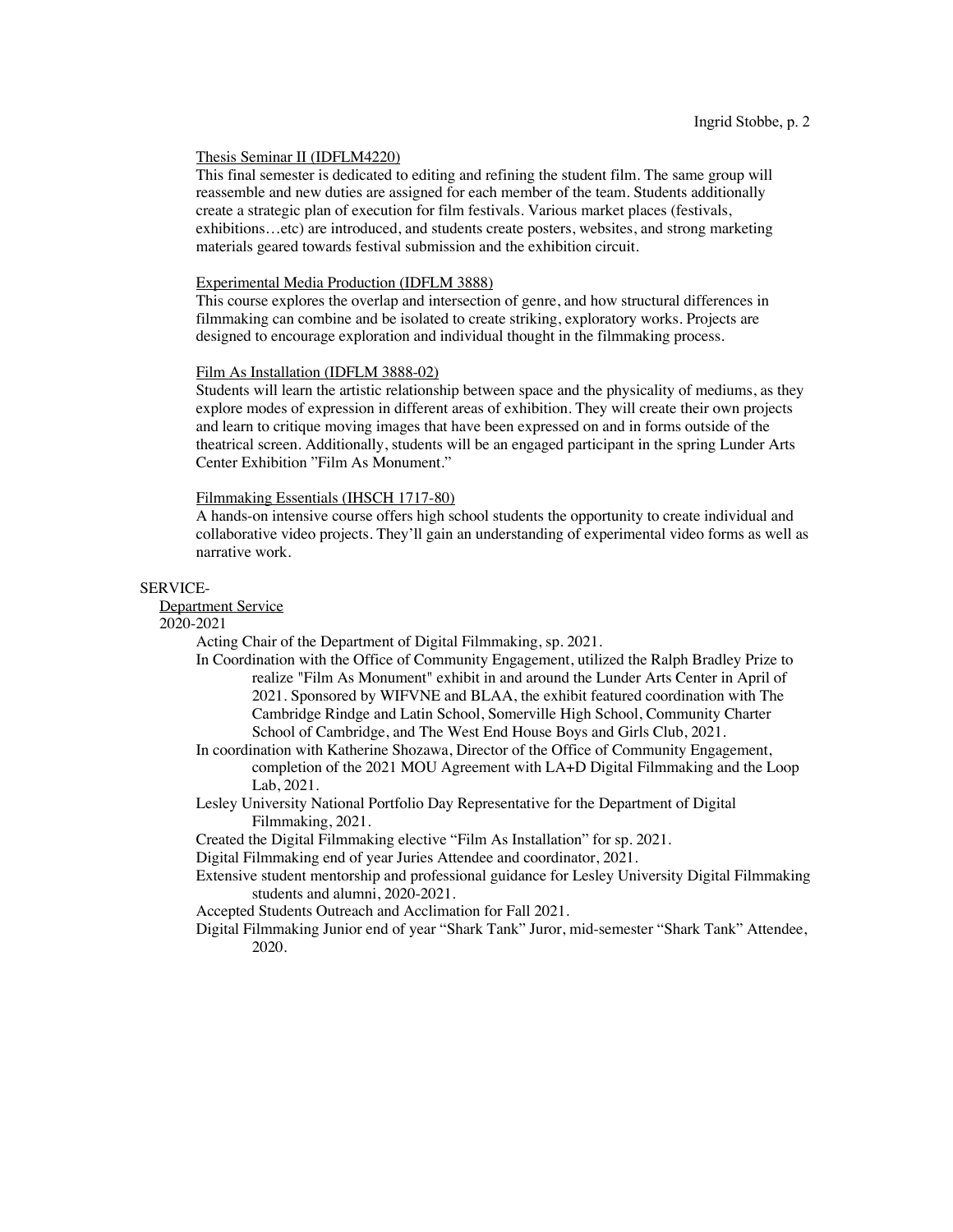2019-2020

- Developed and Moderated "Networking with the Pro's: WIFVNE at Lesley University" event for sp. 2020.
- In Coordination with the Office of Community Engagement, establishment of relationships with the International School of Boston, The Loop Lab, and The Cambridge Rindge and Latin School, 2019-2020.
- Accepted Students Outreach and Acclimation for Fall 2020, 2019-2020.
- Senior Digital Filmmaking Juries co-curator and moderator, sp. 2020.
- In Coordination with the Office of Community Engagement, received Ralph Bradley Prize, in Spring 2020. The of funds for Digital Filmmaking create the Spring 2021 Experimental Filmmaking Exhibition and Workshop Series "Film As Monument,"
	- curated by myself and Director of Exhibitions, Andrew Mroczek, sp. 2020.
- Dean's Toast Attendee, Lesley College of Art + Design, sp. 2020.
- Lesley University National Portfolio Day Representative for the Department of Digital Filmmaking, Fall 2019.
- Lesley University Fall Open House Attendee & Digital Filmmaking Representative, Fall 2019.
- Lesley University + Massachusetts Production Coalition Student Media Summit Host & Attendee, Fall 2019.
- Digital Filmmaking Junior end of year "Shark Tank" Juror, mid-semester "Shark Tank" Attendee, Fall 2019.
- Digital Filmmaking Representative, PAC Meeting at The Cambridge Rindge and Latin School, Fall 2019.
- Internship placement of numerous students in collaboration with Women in Film & Video New England, 2019-2020.
- Created "Experimental Media Production" Elective for Department of Digital Filmmaking, Fall 2019.

University Service

2020-2021

"Summer Institute for Lesley Hyflex Learning" Committee Member & Moderator, Summer 2021. "Community of Scholars Day" Presenter, "In Conversation with Carrie Van Horn, Associate

Registrar of the Institute of Contemporary Art, Boston," sp. 2021.

- Community Conversations: Student Presentations; Co-presenter with Jason Butler, sp. 2021.
- Diversity, Equity, and Inclusion Committee Member, Lesley College of Art + Design, 2020-2021.
- Virtual Academic Experience Task Force's Education and Development Sessions Attendee.

Diversity, Equity, Inclusion "Reset Training" Sessions Attendee, sp. 2021

- Faculty Development Day Co-presenter (with Associate Professor Sarah Romano), "Tools for Engaged Online Learning and Teaching," sp. 2021.
- Faculty Affairs and Academic Policies Committee Member, 2020-2021.
- "Community of Scholars Day" Committee Member, Lesley College of Art + Design Representative, 2020-2021.
- Faculty Development Day Attendee, Fall 2020.
- Development of "Informal Forum: Teaching Remotely and Managing a Virtual Studio Course," with Stuart Steck, Fall 2020.
- Member of Review Panel for "Human Relationships to the Natural and Physical World," of the Outcome-based General Education Program Committee, Lesley University College of Art + Design, Fall 2020.
- Panel co-selection and co-moderator for LA+ D Discourse Series "Art & Design in the Post-COVID Age," with Director of Integrated Studies, Stuart Steck, Summer 2020.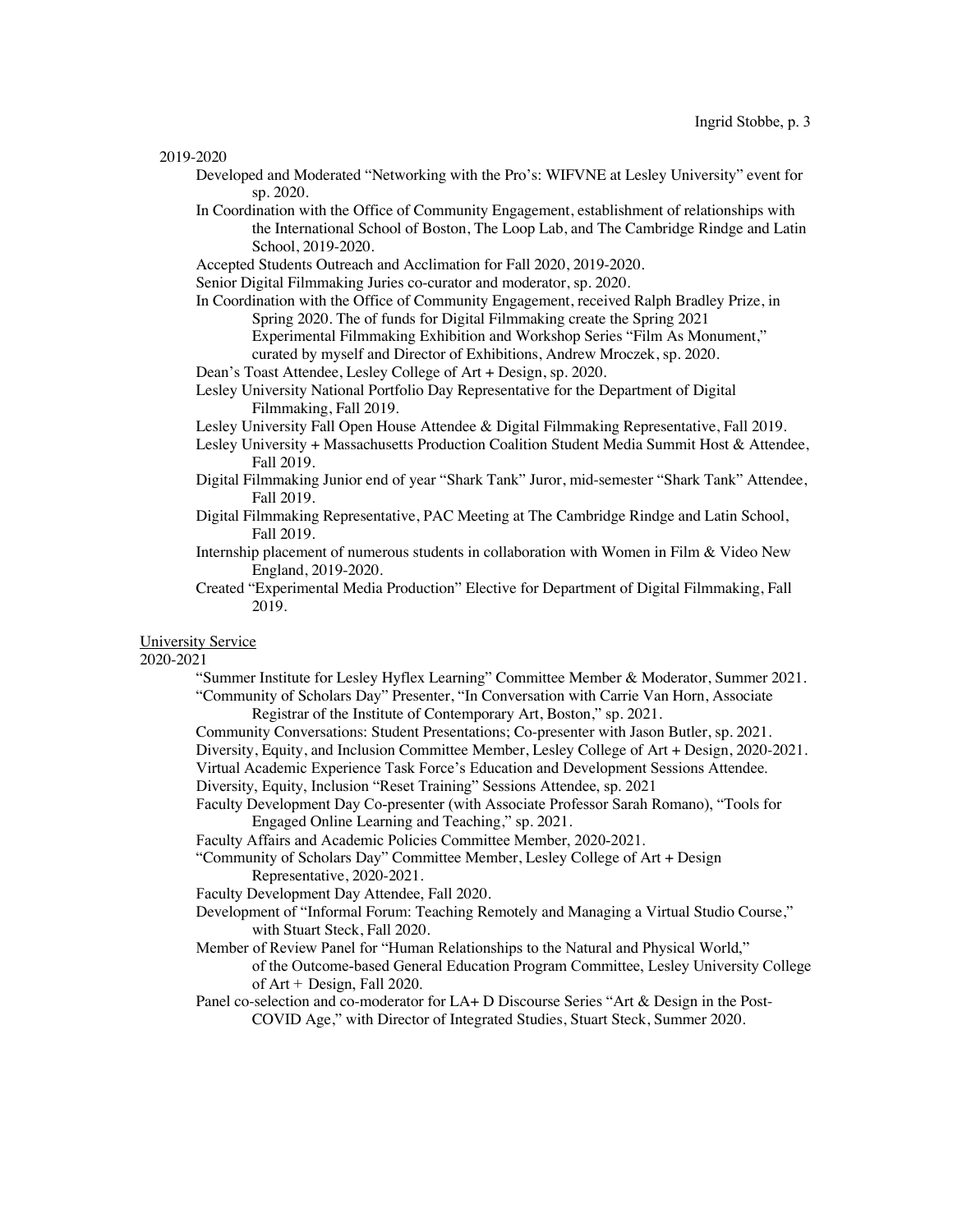Developed "The Thursday Sessions," weekly summer speaker and workshop series for student filmmakers and media artists, Summer 2020.

Diversity, Equity, and Inclusion Committee Member, Lesley College of Art + Design, 2019-2020. Member of Review Panel for "Human Relationships to the Natural and Physical World,"

of the Outcome-based General Education Program Committee, Lesley University College of  $Art + Design$ , sp. 2020

"Community of Scholars Day" Committee Member, Lesley College of Art + Design Representative, 2019-2020.

Faculty Development Day Attendee, Fall 2019, sp. 2020.

Forum for Financial Equilibrium, Office of Strategy & Implementation Attendee, sp. 2020. Lesley University Board of Trustees + New Faculty Dinner Attendee, Fall 2019.

Service for Outside Organizations

2020-2021

Board Member, Women in Film & Video New England.

Editorial Board Member, *The Journal of Film and Video*, University Film & Video Association.

Pledge The Edit 10 Cohort, Active Inclusivity in Pedagogy - *EDIT Media.*

Juror, *The CAMERAderie Initiative*, Women in Media.

Juror, Salem Film Festival.

Development and Juror, 2021 Women in Film & Video New England Screenplay Competition and Live Table Reading.

Moderator, *For the Love of Rutland*, dir. J. Maytorena Taylor, Boston Women's Film Festival, 2020.

Aurora Institute Virtual Symposium Attendee.

- "Designing and Leading Virtual Meetings That Keep People Engaged," with Nancy Settle-Murphy, Attendee.
- American Experience & WGBH present *The Vote* with Hilary Rodham Clinton, Michelle Ferrari, Martha S. Jones, Elaine Weiss, Attendee. Hosted by *American Experience* Acting Executive Producer Susan Bellows and PBS President and Chief Executive Officer Paula Kerger.
- "*The Glorias* Clips & Conversations with Gloria Steinem and Director Julie Taymor" Attendee. Moderated by Jamira Burley.
- "*Lingua Franca* Panel Discussion with filmmaker Isabel Sandoval," Attendee. Hosted by the Vilcek Foundation and moderated by Ricardo Aca.
- In Coordination with the Office of Community Engagement, utilized the Ralph Bradley Prize to realize "Film As Monument" exhibit in and around the Lunder Arts Center in April of 2021. Sponsored by WIFVNE and BLAA, the exhibit featured coordination with The Cambridge Rindge and Latin School, Somerville High School, Community Charter School of Cambridge, and The West End House Boys and Girls Club, 2021.
- In coordination with Katherine Shozawa, Director of the Office of Community Engagement, completion of the 2021 MOU Agreement with LA+D Digital Filmmaking and the Loop Lab.

Extensive student mentorship and professional guidance for University film program.

#### 2019-2020

Board Member, Women in Film & Video New England.

Marketing Committee Member, United States National Committee for UN Women, Metro NYC Chapter.

Editorial Board Member, *The Journal of Film and Video*, University Film & Video Association. Review Panelist, University Film & Video Association Papers and Panels Submissions. Juror, Westfield International Film Festival.

Juror, Scout Film Festival.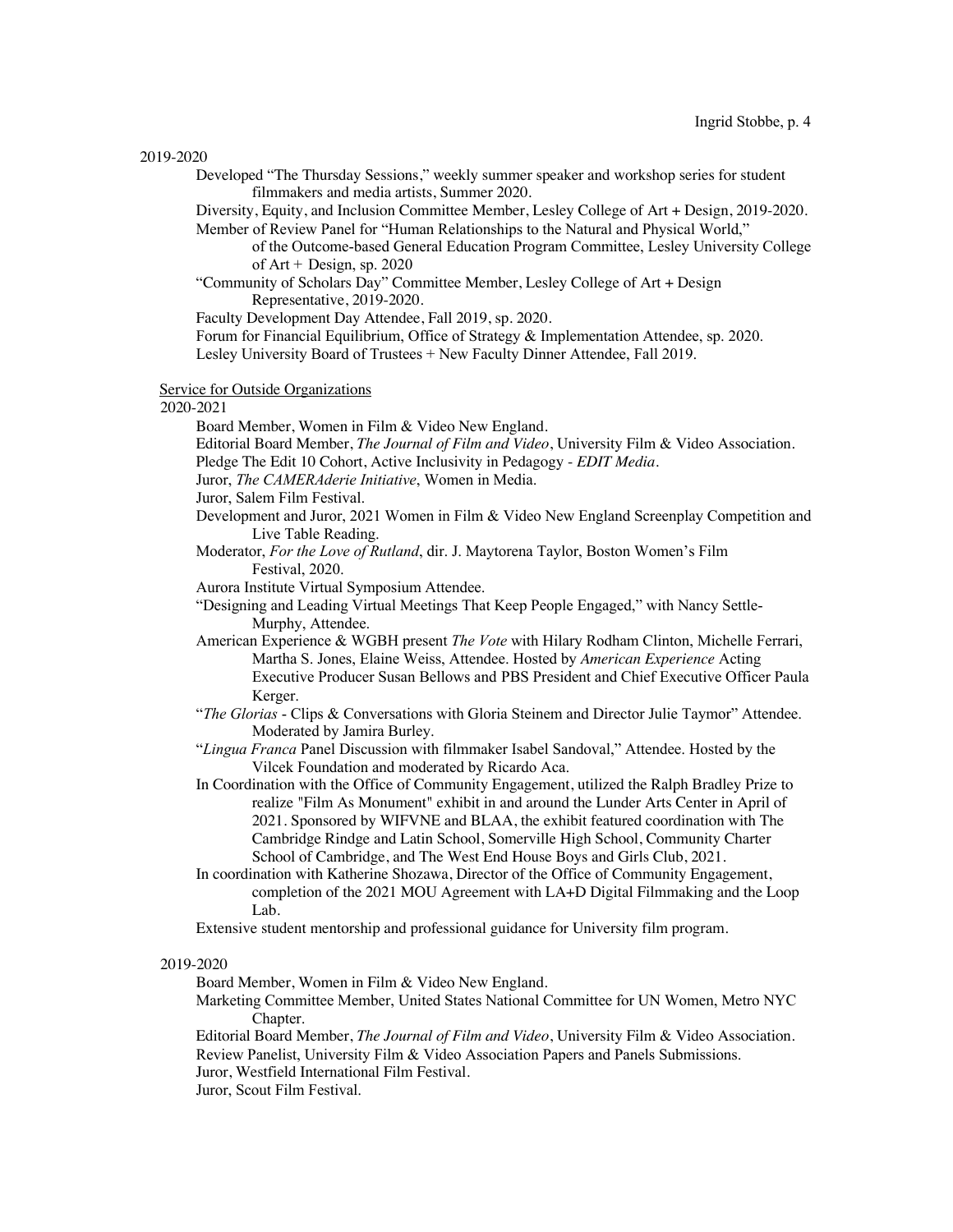Juror, SOMA Film Festival.

Development and Juror, 2020 Women in Film & Video New England Screenplay Competition. Videography and Editing, Shorts for the Loring Greenough House. Moderator, *Women in Blue*, dir. D. Fishel, Salem Film Festival. Moderator, *Rising From the Tsunami*, dir. H. Robert & J. Perrin, Salem Film Festival, 2020.

### **Assistant Professor of Video Production William Paterson University, Wayne, NJ (**2018 - 2019)

# Video Production and Editing (COMM2260)

An introductory course in Electronic Field Production (EFP) and video editing. In field situations, students create, produce, record and edit video exercises, documentaries, news packages, public service announcements and instructional projects to demonstrate how television functions as a medium of communication.

# Television Studio Production (COMM2270)

An introductory course that provide students with a solid foundation of studio production including theory, aesthetics and operational techniques of studio television equipment. It is a lecture and workshop-oriented class that provides students with opportunities to write, direct and produce in a variety of television program formats, and to learn the responsibilities of every production crew member by practicing each role on a rotational basis throughout the semester.

#### SERVICE-

Department Service

2018-2019

Social Media Lab Steering Committee Member**.** Accepted Students Day Admissions Event- Academic Sessions. Accepted Students Scholarship Brunch. "NBC Universal at William Paterson" Attendee. Faculty Minutes for the Department of Communication Faculty Meetings.

#### University Service

### 2018-2019

COAC Dialogue Series Committee Member -The New Foundation | The Bauhaus Transcended. William Paterson University Undergraduate Graduation Ceremony Participant.

The Center for Teaching Excellence's "Information Literacy Pedagogy Workshop" Attendee.

The Center for Teaching with Technology's "Technology Across the Curriculum: A Hands-on Approach to Open Educational Resources" Attendee.

Presidential Investiture Attendee, President Richard Helldobler, PhD.

# Service for Outside Organizations

# 2018-2019

Marketing Committee Member, United States National Committee for UN Women, Metro NYC Chapter.

SOMA Film Festival Seton Hall University Student Film Selection Judge.

Independent Study Advisor for Seton Hall University: Short Screenplay, *Crumbs*, by Andrew Proctor.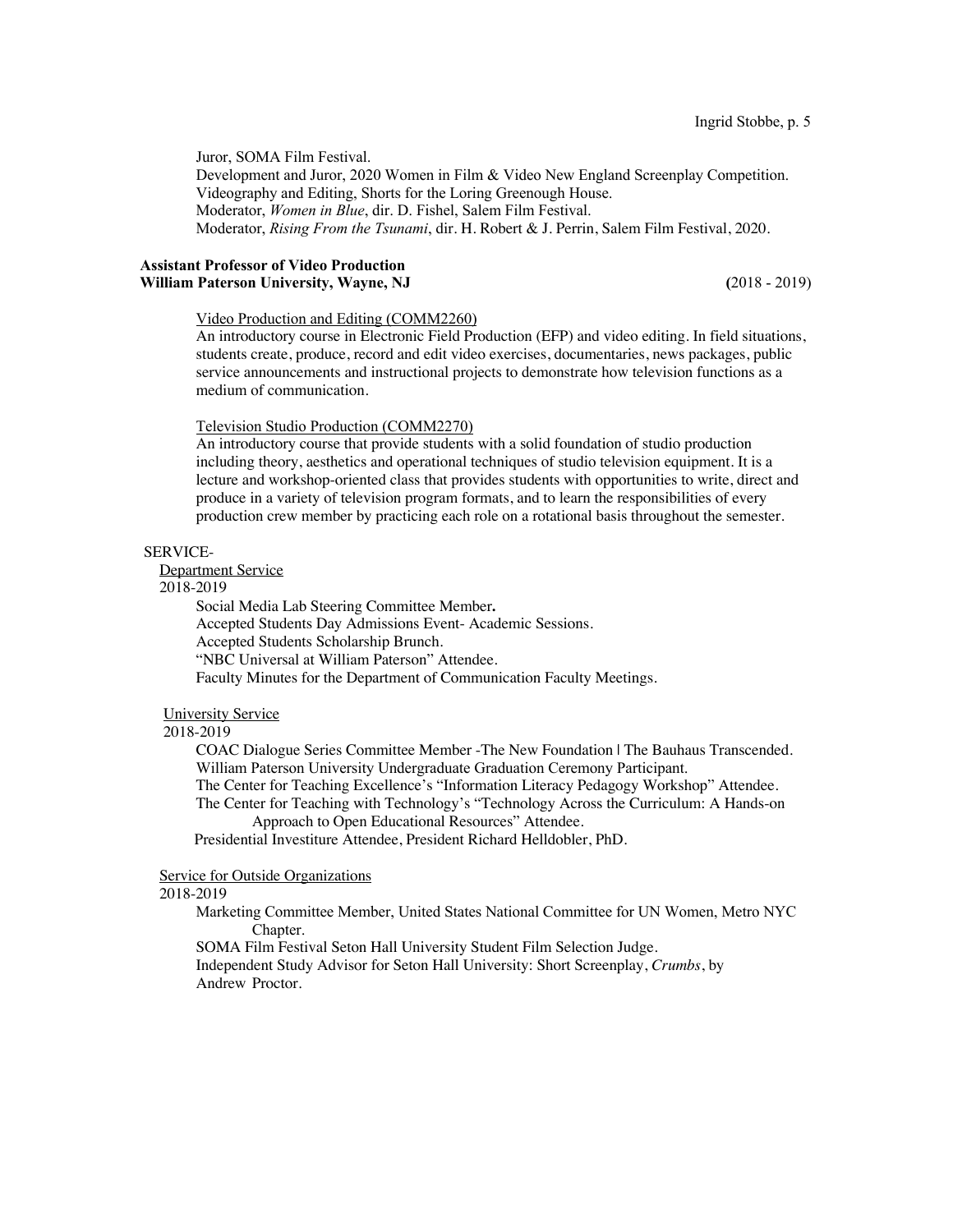# **Term Professor of Visual and Sound Media Seton Hall University, South Orange, NJ (**2017 - 2018)

#### Introduction to Visual Theory (COBF2122)

Students leave the course with an understanding of the evolution of the film as a storytelling medium from early photographic discoveries to the high definition stories we watch now. They will also possess a set of tools for discussing them in the context of a greater film language.

### Introduction to Film & Television Production (COBF2220)

Introduction to the foundational knowledge and skills essential for creating quality film and video content. Through lecture and hands-on workshops this course explores the basic elements of both on-location and studio production using cameras, lenses, lighting and audio equipment.

### Television and Film Writing (COBF2222)

Introduction to the format, art and craft of writing short fictional, narrative screenplays and short, nonfiction, documentary scripts for both Television and Film scripts.

### Digital Cinema Production I (COBF3222)

Students develop an understanding of the tools used to create visual media, as well as the post production tools for editing and media sharing. They will also further their understanding of the manner in which different forms of media play a role in the evolution of the visual image.

#### Television Field Production (COBF3224)

Learning proper techniques for production and editing of short videos designed for television content. Each student progresses through a series of introductory camera and editing exercises related to electronic field production and advanced studio production to create an original television program via lectures, demonstrations and exercises.

### Advanced Screenwriting (COBF3922)

Students develop screenwriting abilities through gaining knowledge of and experience with story conception and development, character development, story structure, dramatic action, dialogue, scene/sequence construction and writing for emotional impact.

# Digital Cinema Production II (COBF4222)

Expanding upon principles learned in Digital Cinema Production I, Students use HD production techniques and form production groups to produce original 5-10 minute HD productions.

#### SERVICE-

# Department Service

# 2017-2018

Independent Study Advisor: Feature Length Screenplay and WINNER Grand Jury Prize, 2019 Cannes Screenplay Competition, *Plato's Cave* by Andrew Proctor*.*

Seton Hall University Undergraduate Graduation Ceremony Attendee.

Event Planning and Chaperone- Visual and Sound Media Department field trip to *Countdown to the Closing Bell with Liz Claman.*

Seton Hall University Open House Instructor for the College of Communication and the Arts.

# University Service

#### 2017-2018

Seton Hall University *Parents' Experience* Lecturer.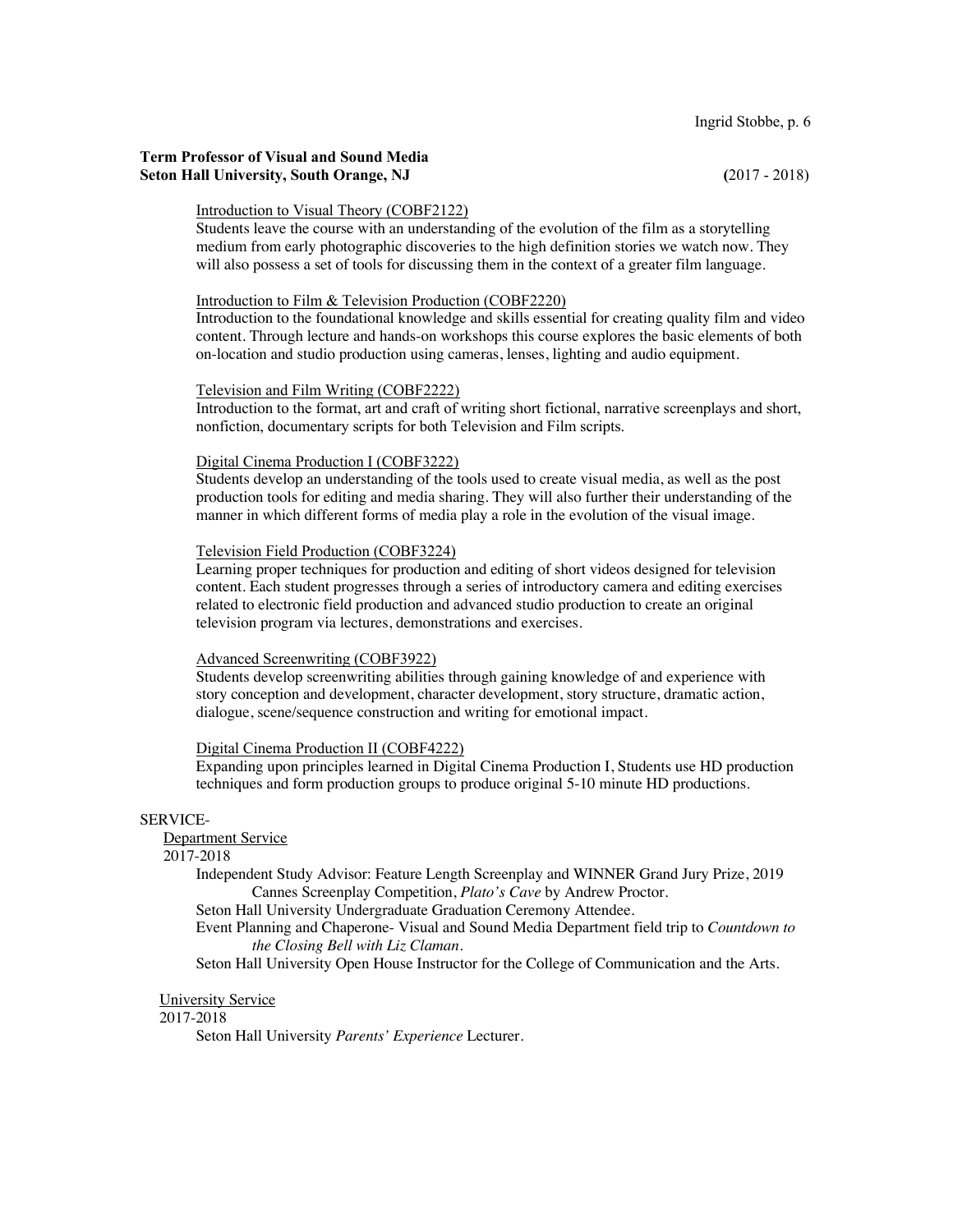Service for Outside Organizations

2017-2018

SOMA Film Festival Seton Hall University Student Film Selection Judge.

### **Instructor, New York Film Academy Harvard University, Cambridge MA** (2017)

#### Screenwriting

This course introduces students to the craft of screenwriting: it prepares students for every phase of storytelling, from pitching their ideas, to outlining their stories to finally writing their screenplays. Workshop classes cover the following topics: Screenplay Format, Three-Act Structure, Story Development, Character Development, Planting & Payoff, Advertising, Elements of the Future, Subjective Drama, Objective Drama, Action and Dialogue.

#### Director's Craft

The role of the director in narrative film production, explored through group work and crew assignments, and the completion of a short film. Through demonstrations, students learn the terms and purposes of basic composition, lenses, angles and camera movements.

#### Acting for Film

The nuances of acting for the camera, explored with students whose overall project in the Academy was completing a short scene as well as a monologue. Theatrical vs Film approaches to acting and expression.

Project Advisement

Overview and constructive critique of student films, animation, and scripts.

### **Affiliated Faculty, Department of Visual and Media Arts Emerson College, Boston, MA** (2013 - 2017)

#### Foundations in Visual and Media Arts Production (VM120)

A combination of lectures and hands-on workshops examines the relationships among photography, graphics, audio, film, video, and digital media within the context of cross-media concepts, theories and applications. Traces the creative process from conception and writing through production and post-production. Students proceed through a series of exercises that lead to a completion of a final project, establishing a foundation for advanced production coursework.

#### Introduction to Film Production (VM230)

An introductory level course in the basics of non-synchronous 16mm filmmaking, including basic camera operation, principles of cinematography and lighting, black-and-white film stock information, Bolex camera operation, light meters, introduction to non-sync sound recording and transfers, and picture and sound editing

### Introduction to Narrative Drama (VM243)

This course introduces students to the crew and the techniques of single camera narrative fiction production. Emphasis is placed on organization and the translation of the script into a visual narrative. Students have the opportunity to hone their production skills on a variety of creative projects. The class prepares students for advanced-level course work in narrative fiction.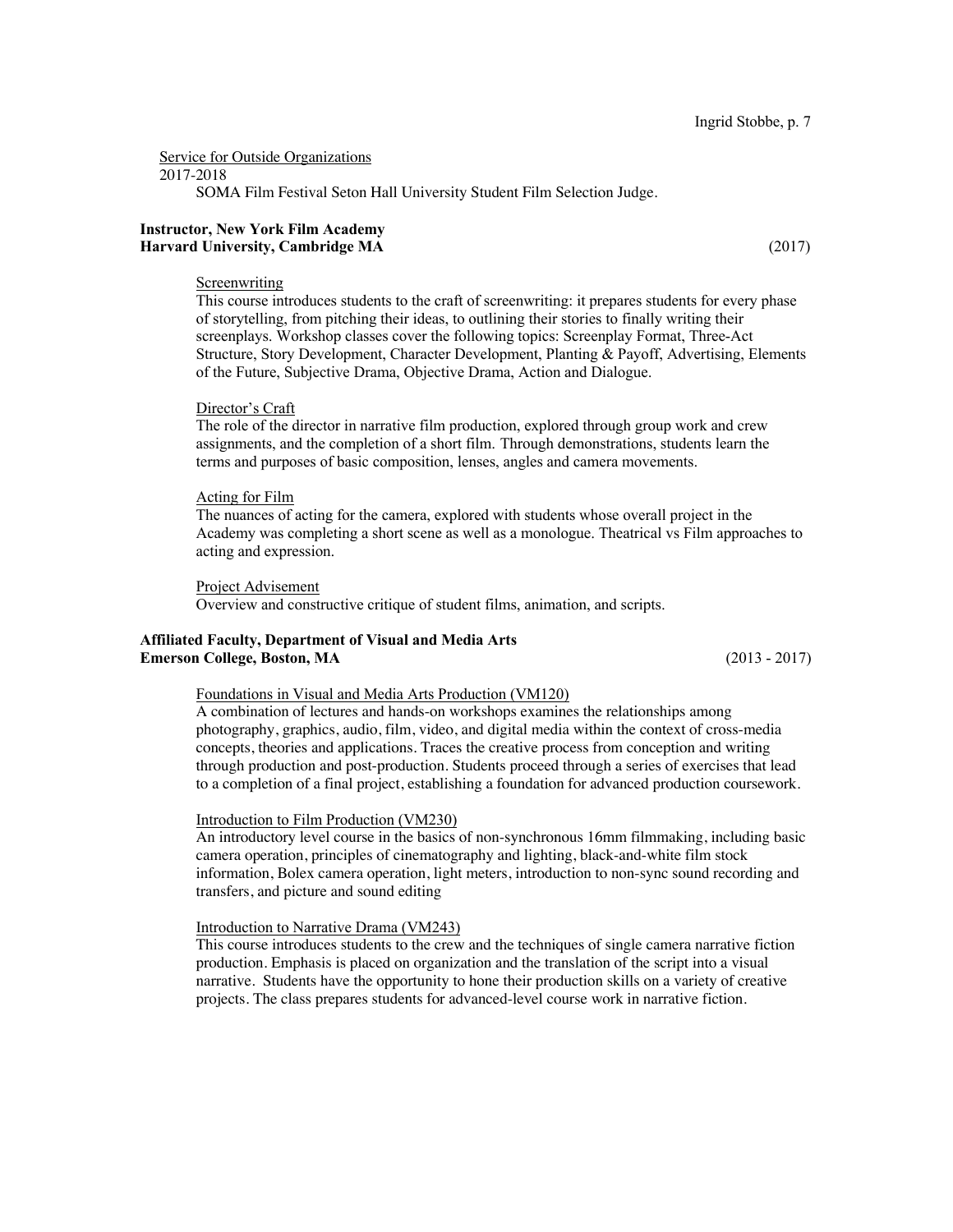#### SERVICE-

Department Service

#### 2016-2017

Emerson College Graduate Portfolio Review Committee Member, Department of Visual and Media Arts.

# 2015-2016

"The Bolex Camera and Experimental Film" Workshops.

### **Teaching Fellow, Department of Digital Media Harvard University Extension School, Cambridge, MA** (2013 - 2017)

# Digital Video and Field Production (DGMD E30)

Working in small groups, students learn the basics of single-camera video production, field audio recording and lighting for documentary and narrative film. Applying learned techniques, students produce a short documentary or narrative film and edit using Adobe Premiere.

# Video Editing and Digital Design (DGMD E35)

This course serves as an introduction to the art of video post-production. The theory and practice of various editing styles are explored to gain a better understanding of how stories are most effectively constructed in the editing room. Through demonstrations and hands-on experience, students learn advanced editing techniques with an in-depth examination of Adobe Premiere.

# **Instructor of Digital Media The Cambridge Rindge and Latin School, Cambridge, MA** (2012 - 2016)

#### Digital Media and Web Technology

An introduction to both the fundamentals of video and audio production, as well as html coding and website design.

### Digital Film and Studio Television Production

A 3-Camera studio design in which students created and executed their own scripts as part of a biweekly news program called "Youth View Cambridge".

## Animation

Flash-based and After Effects animation projects, spanning length, message and genre. Students over the course of one semester create both personal creative work as well as work promoting the local student news station.

### Media Production Levels 1, 2, and 3 (T621)

Over the course of three semesters, students gradually increase proficiency and awareness of the basics and more advanced techniques involved independent as well as group film production. Projects ranged from documentary work and narrative work to music videos and animation.

# SERVICE-

2012-2016

Cambridge Rindge and Latin School Graduation Ceremony Broadcast. Cambridge Rindge and Latin School Sports Broadcast Recording.

# **Instructor of Acting John Robert Powers Talent Agency, Pittsburgh, PA** (2008 - 2009)

#### Acting for Television

Geared specifically for commercial acting, exercises of confidence in front of the camera as well as different product reactions and audience adaptations.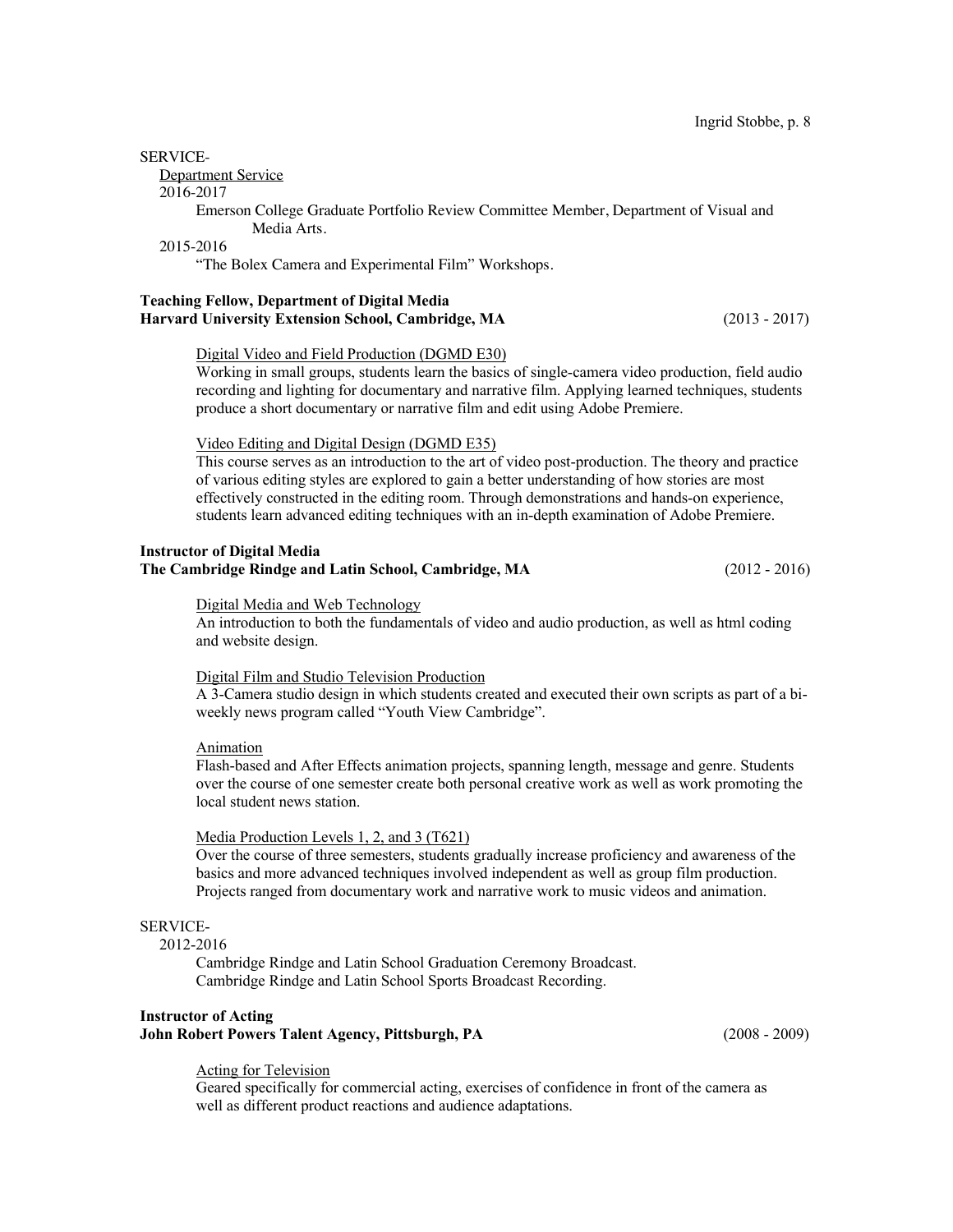# **Instructor of Acting The Academy of Cinema and Television Pittsburgh, PA** (2008)

Acting for Film and Television

Youth centered program focusing on different techniques for developing confidence in front of the lens, and approaches toward self-promoting and marketing in the acting field.

# **SCREENINGS | EXHIBITIONS**

| "Film As Monument," In Association with LA+D's Office of Community Engagement, Exhibitions, and                        |
|------------------------------------------------------------------------------------------------------------------------|
| Sponsored by WIFVNE and BLAA, Lunder Arts Center, Cambridge, MA, 2021                                                  |
| Another Experiment by Women Film Festival Screening Series, The Anthology Film Archives, New York,<br>NY, Orange, 2021 |
| Cutlog Artists Moving Image X Society of Scottish Artists at the Open SSA + VAS, Orange, 2020                          |
| The Darkroom Film Festival, London, United Kingdom, Orange, 2020                                                       |
| Lisbon Film Rendezvous International Showcase, Lisbon Art Center & Studios, Cais Rocha Conde de                        |
| Óbidos, Orange, Lisbon, Portugal, 2020                                                                                 |
| XXIIIèmes Rencontres Internationales Traverse, Toulouse, France, Orange, 2020                                          |
| 193rd RSA Annual Exhibition: "Open Art: SSA + VSA;" Society of Scottish Arts and Visual Arts                           |
| Scotland, The Royal Scottish Academy of Art and Architecture, Edinburgh, Scotland, Orange,                             |
| $12/22/2019 - 2/5/2020$                                                                                                |
| Screening, Orange, "Personal Filmmaking," G. Follet, Emerson College, 2020                                             |
| Semi-Finalist, International Moving Image Festival, Abadan, Khuzestan Province, Iran, Orange, 2019                     |
| Starlight Film Awards, Hyderabad, Telangana, India, Orange, 2019                                                       |
| Pop Up Anthology, The James Ward Mansion, Westfield, NJ, Orange, 2019                                                  |
| The Lift-Off Global Network Sessions, Iver, England, UK, Orange, 2019                                                  |
| MOHA Short Film Night, Budapest, Hungary, Orange, 2019                                                                 |
| The Film Collective Philadelphia Independent Film Awards, Philadelphia, PA, Orange, 2019                               |
| Alchemy Film and Moving Image Festival, Hawick, Scotland, UK, Orange, 2019                                             |
| Katra Film Series, New York, NY, Orange, 2018                                                                          |
| Interbay Cinema Society's Engauge Film Festival, Seattle, WA, A Four/Five Bleed, 2018                                  |
| Show Your World Exhibition, RE:ARTISTE Gallery MC, New York, NY, Orange, 2018                                          |
| Semi-Finalist, LA Cinefest, Los Angeles, CA, Orange, 2018                                                              |
| West Virginia Mountaineer Film Festival, Train, 2018                                                                   |
| SOMA Film Festival, Maplewood, NJ, EIES of New Jersey, 2018                                                            |
| Video Dimensions Exhibition, Lunder Art Center, Lesley University, Cambridge, MA, 2017                                 |
| A Four/Five Bleed, The Nature of Sound, The Brain Reconstructs the Pixellate Map, A Celluloid<br>Process               |
| Yoni Fest, Boston, MA, A Celluloid Process, 2016                                                                       |
| American Movie Awards Film Festival, Best Produced Screenplay, Los Angeles, CA, Get It Together,                       |
| 2015                                                                                                                   |
| SENE Film, Music and Art Festival, Providence, RI, Please, 2013                                                        |
| Cinekink Film Festival, New York, NY, Vibes, 2013                                                                      |
| Give Luck a Chance: ProArts Consortium, Berklee College of Music, Boston, MA, A Celluloid Process,<br>2012             |

Installation Ceremony, Inauguration of Emerson College President Dr. M. Lee Pelton, *Title Sequence*, 2012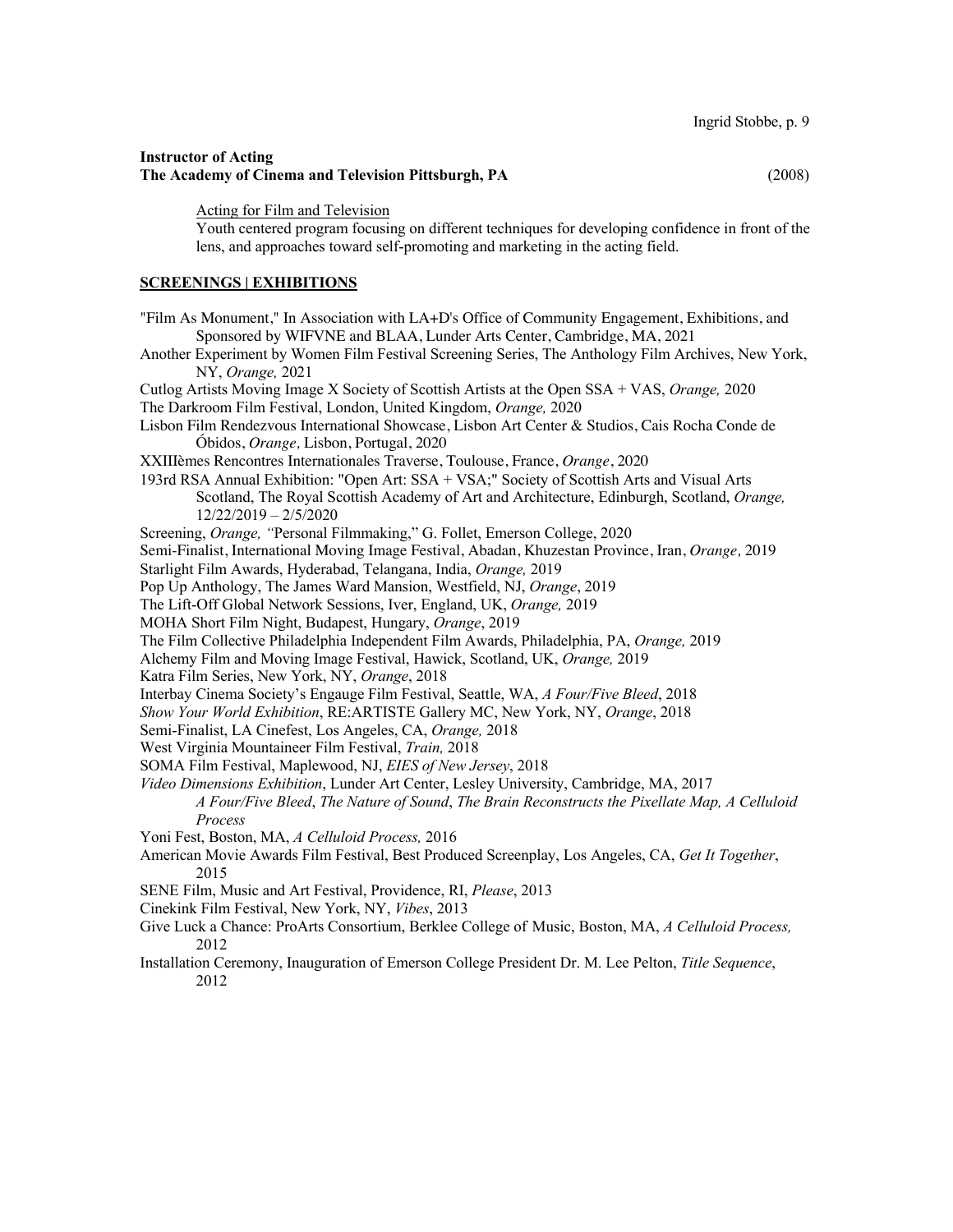### **GRANTS | AWARDS**

Best-In-Track: Process, Problems and Practices, The Online Learning Consortium, 2021 University Film and Video Association Award of Teaching Excellence, 2020 "The Ralph Bradley Prize," Digital Filmmaking for the Lesley University College of Art & Design

Recipient. In coordination with the Office of Community Engagement, 2020 Lesley University Travel Grant Recipient, Spring 2020

Best Produced Screenplay, The American Movie Awards, *Get It Together,* 2015

# **CONFERENCES | INVITED LECTURES**

- "Accessibility Programming Through Inclusivity," co-creator with Hogan Seidel and Gabby Sumney, 75th University Film & Video Association Conference, 2021
- "Strengthening Interpersonal Communication Skills in the Virtual Space" encore presentation, Online Learning Consortium Innovate Best-In-Track Webinar Series, 2021
- "In Conversation with Carrie Van Horn," Film As Monument, WIFVNE + LA+D Monument Speaker Series, 2021
- "Strengthening Interpersonal Communication Skills in the Virtual Space," Online Learning Consortium Innovate, 2021
- Lesley University Community Conversations: "Student Presentations," Co-presenter with Jason Butler, 2021
- "Ideas to Screen" with Raquel Cepeda, Ann Koch, and Giedrė Žickytė, Salem Film Fest and WIFVNE Live Stream, 2021
- Lesley University Faculty Development Day: "Tools for Engaged Online Learning and Teaching," Copresenter with Sarah Romano, 2021
- "Visual Language in Creative Communication," Introductory Honors Seminar with Professor Paul Lauritzen, John Carroll University, 2020

Moderator, *For the Love of Rutland*, dir. J. Maytorena Taylor, Boston Women's Film Festival, 2020.

- "Portraits of Artists as Young People," Conceptual Development with Professor Paul Turano, Emerson College, 2020
- "Strengthening Interpersonal Communication Skills in the Virtual Space," Women in Film & Video New England, 2020
- "Building the Effective Professional Development Workshop for Students,"  $74<sup>th</sup>$  University Film & Video Association Conference, 2020
- Moderator, *Rising From The Tsunami*, Dir. H. Robert & J. Perrin, Salem Film Festival, 2020
- Moderator, *Women in Blue* (PBS, Independent Lens), Dir. D. Fishel, Salem Film Festival, 2020

"Art & Design in the Post-COVID Age," Lesley University Virtual Workshop, 2020

"Networking with the Pros Career Symposium," Panel Moderator & Event Overview, Lesley University, Cambridge, MA 2020

"Media and Social Impact," The Murrow Symposium, Washington State University, Pullman, WA 2020 "Experimental Filmmaking Workshop," The Cambridge Rindge and Latin School, Cambridge, MA 2019

"Being Creatively Limited," Co-Creator with William Pace,  $73<sup>rd</sup>$  University Film & Video Association Conference, Minneapolis, MN 2019

"Cool Women, Hot Jobs," The Young Women's Leadership School, Astoria, NY 2019

"Angles in Storytelling," Lesley University College of Art and Design, Cambridge, MA, 2019

"Filmmaking and Social Impact," Massachusetts Institute of Technology, Cambridge, MA, 2018

"Avant-Garde Filmmaking and Editing," Harvard University Extension School, Cambridge, MA, 2016

"Experimental Media," Cambridge Community Television Cambridge, MA, 2014

"Foundations of Video and Audio Production," Community College of Rhode Island Warwick, RI, 2012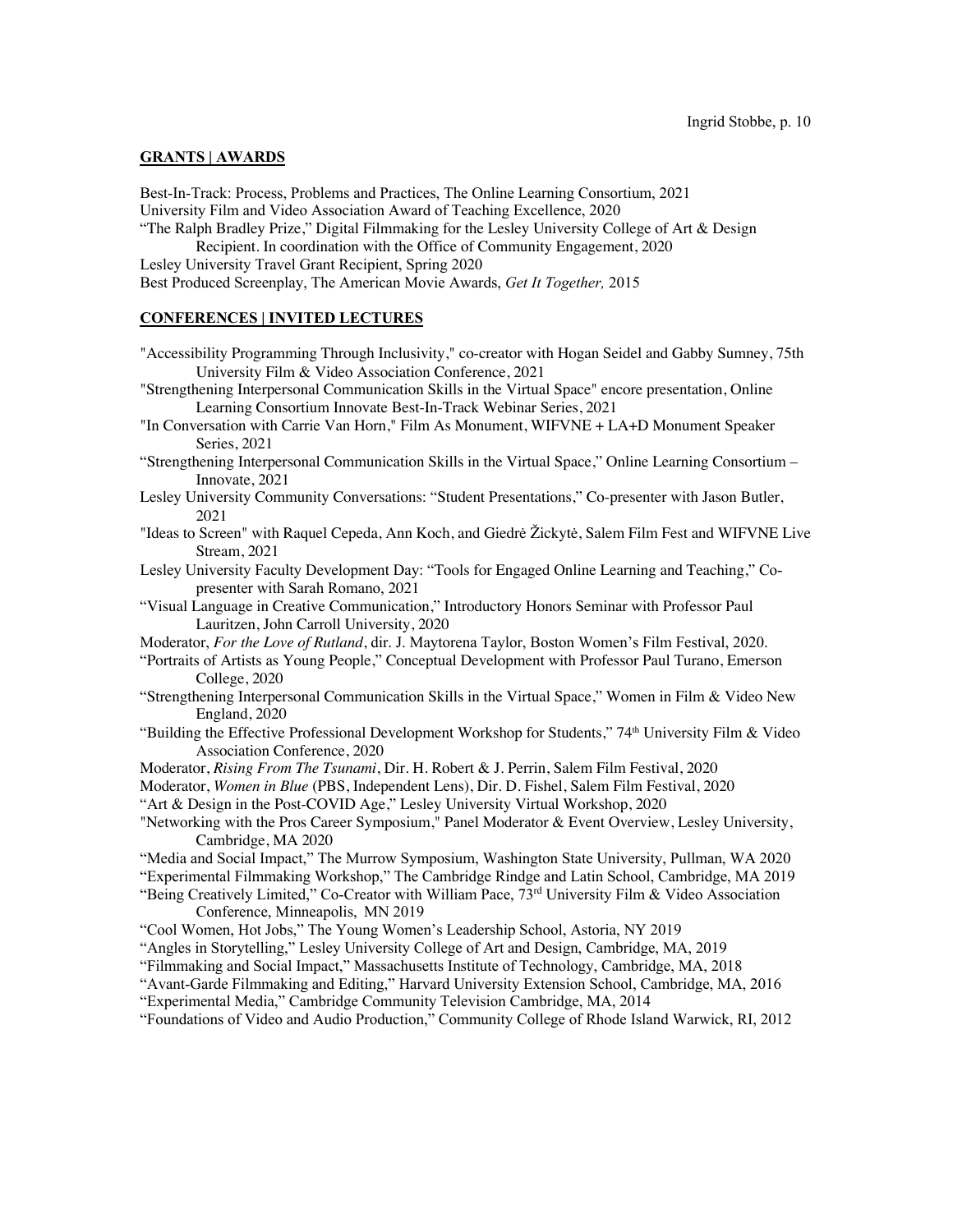### **PRESS | REVIEWS**

"Loop Lab Partnership Opens Opportunities for BIPOC Students," Lesley University, 2021 "Lesley University College of Art + Design Makes Agreement with The Loop Lab," *Wicked Local*, 2021 "Online Learning Consortium Hosts Summer Webinar Series to Better Prepare Education Community for Fall 2021, *Cision Newswire*, 2021 "Ultimate Safe Movie Ticket: 'Film As Monument' exhibit screens in open air on the side of a church," *The Cambridge Day*, 2021 "March Faculty Community Conversation: Student Presentations," Lesley University eLearning and Instructional Support Blog, Kris McElroy, 2021. "Lesley Digital Filmmaking Professor Wins International Teaching Award," Lesley University, 2020 "Orange," *International Encounters Traverse*, by Simone Dompeyre, 2020 "WIFVNE Welcomes New Board Member, Ingrid Stobbe," Women in Film & Video New England, 2020 "Movies at the Mansion," *Best of New Jersey*, 2020 "Meet the Filmmakers: Ingrid Stobbe," *Pop Up Anthology*, 2019

"Two Film Festivals Focus on Diversity," *BKLYNER*, 2018

"Showcasing Work by Underrepresented Communities," *BKLYNER*, 2018

"The Thought Provokers: Ingrid Stobbe," *Boston Voyager Magazine*, 2018

# **PUBLICATIONS**

#### **Books**

*Being Creatively Limited*, Co-Author with William Pace, Focal/Routledge Press, Forthcoming: 2022

#### **Articles**

"Creating Play in a Time of Pandemic: Can Humor Promote Inclusivity in the Online Space?" *EDIT Media*, Autumn, 2020 ed. "Dinosaur Girls," *Mantra Wellness Magazine*, Autumn, 2020 print ed. "Orange," *Soanyway Magazine,* Vol. 2, Issue 5, 2020 "The Art Edit," feat. *Half*, *House & Garden, UK,* Condé Nast Publications, 2019 "Orange," *Palaver Journal,* Spring, 2019 ed. "Taking Time to Know Yourself," *The Glossary,* 2018 "In Defense of Story*" Yoni Fest,* 2016 *"*The Navigated Space: Female Filmmakers,*" Yoni Fest,* 2016 "The New 29," *Psychology Tomorrow Magazine,* 2014 "Internet Dating Revamped," *Psychology Tomorrow Magazine,* 2014 "Where the Sidewalk Ends," *Coffee Meets Bagel,* 2014 "Date for Yourself," *Coffee Meets Bagel,* 2014 "The Simulacra, Simulation, and the Pseudo-Reality of Online Dating," *Coffee Meets Bagel,* 2014 'The Double Dot," *Coffee Meets Bagel,* 2014 "A Boy Named Boob," *Coffee Meets Bagel,* 2014 "The Role of the Individual in the Modern Renaissance," *Reflections of the First Year Seminar,* 2005

### **SCREENPLAYS**

*Celeste,* (in progress), 2021 *Get It Together*, 2013 *L'Aventure des Vibrateurs*, *To Rehash a Rash, Harold Page* 2009 *Paradise Ivanovo*, 2006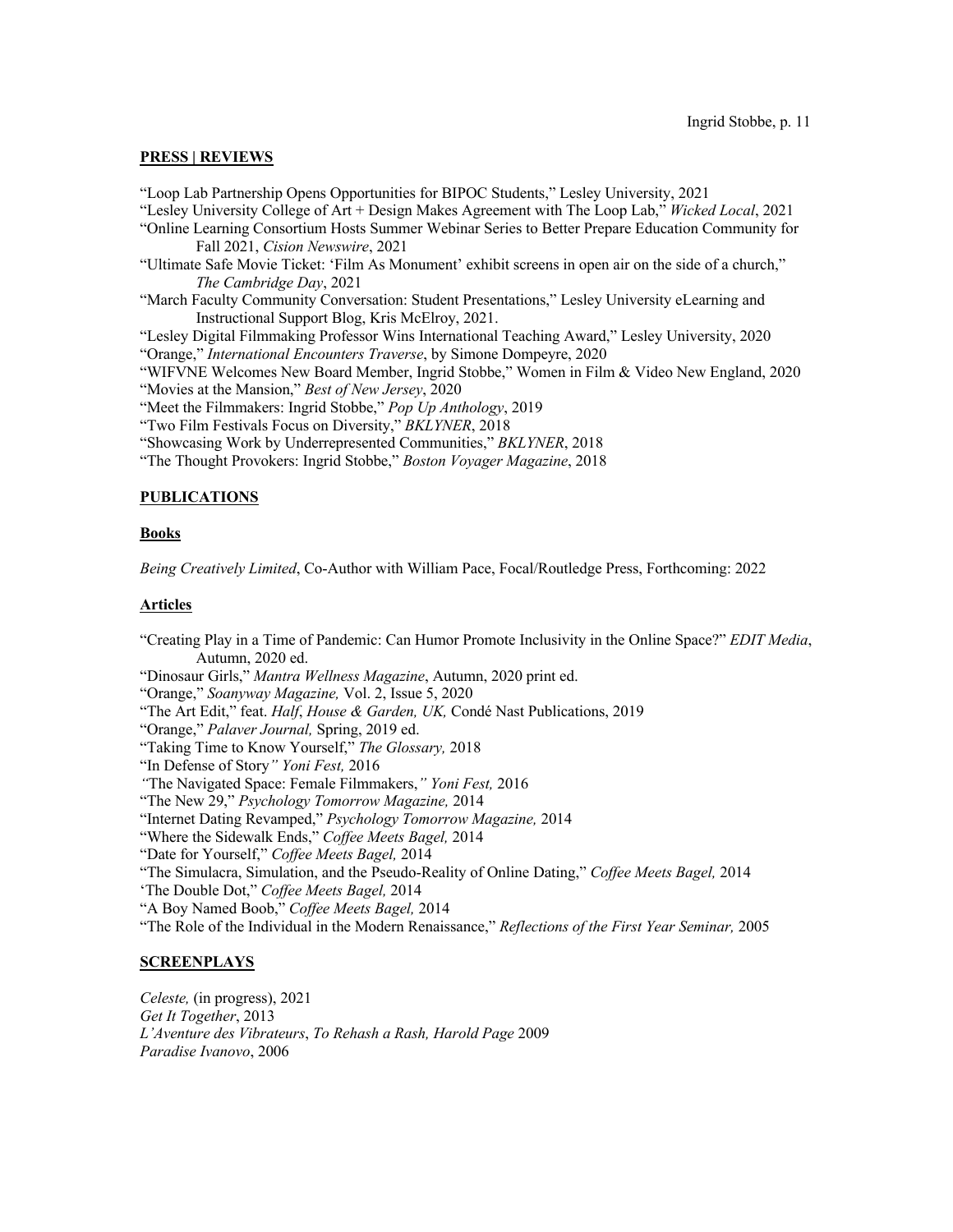# **FILMOGRAPHY**

*The Dog Star,* (pre-production), analogue, digital, paint, 2022 *Orange,* 5 minutes, digital, handwriting, 2018 *Train,* 8 minutes, digital, 2017 *After Image*, 13 minutes, VHS, 2016 *Get It Together,* 39 minutes, digital, 2013 *The Brain Reconstructs the Pixellate Map*, 12 minutes, 8mm, digital animation and digital export, 2012 *Vibes*, 11 minutes, Red Cow Entertainment, digital, 2011 *Music,* 3 minutes, animation, 2011 *A Title Sequence*, 2 minutes, animation, 2011 *Bodybuildin*g, 3 minutes, animation, 2011 *Digital Chamber Apparatus*, 4 minutes, digital, 2011 *Language Barrier,* 2 minutes, soundscape, 2011 *Story of Words*, 2 minutes, animation, 2010 *A Celluloid Process,* 2 minutes*,* animation, 2010 *The Monkey Movie,* 4 minutes, archival footage, 2010 *Androbounce,* 4 minutes, soundscape, 2010 *The Nature of Sound,* 3 minutes, digital, 2010 *A Four/Five Bleed*, 5 minutes, 16mm, 2009 *Vois Trois Fois,* 3 minutes, 16mm, 2009

# **PROFESSIONAL AFFLILIATIONS**

Women in Film & Video New England, Board Member, 2019 – present University Film & Video Association, Editorial Board Member, *Journal of Film & Video*, 2019 - present Innovation Women, 2019 - 2020 United States National Committee for UN Women, Metro NYC Ch., Marketing Committee, 2018- 2020

# **ADDITIONAL RELEVANT PROFESSIONAL EXPERIENCE**

#### **Cinematographer**

Loring Greenough House *Virtual Visits* Series, 2020 SOPAC's *Entertaining the Future Campaign Series*, 2018 *Everyday Struggles,* Dir. Jon Dorn, Four String Films, 2017 *Johnson String Project* Dir. Jon Dorn, Four String Films, 2015 *Deep in the Dirt*, Dir. Jon Dorn, Four String Films, 2014 *No Looking Back*, Dir Eli Meade, Clay Dry Films, 2011

### **Editor**

Loring Greenough House *Virtual Visits* Series, 2020 SOPAC's *Entertaining the Future Campaign Series*, 2018 *He For She Campaign Panel*, United States National Committee for UN Women, 2018 *The Art of Jazz,* Cambridge Rindge and Latin School Media Arts Studio for the Harvard University Cooper Art Gallery, 2016 **Gaffer**

*Please*, Dir. Jon Dorn, Four String Films, 2012

# **Art Direction**

*Pickles*, Dir. Ericka Nelson, 2012 *Jack*, Dir. Heather West, 2012